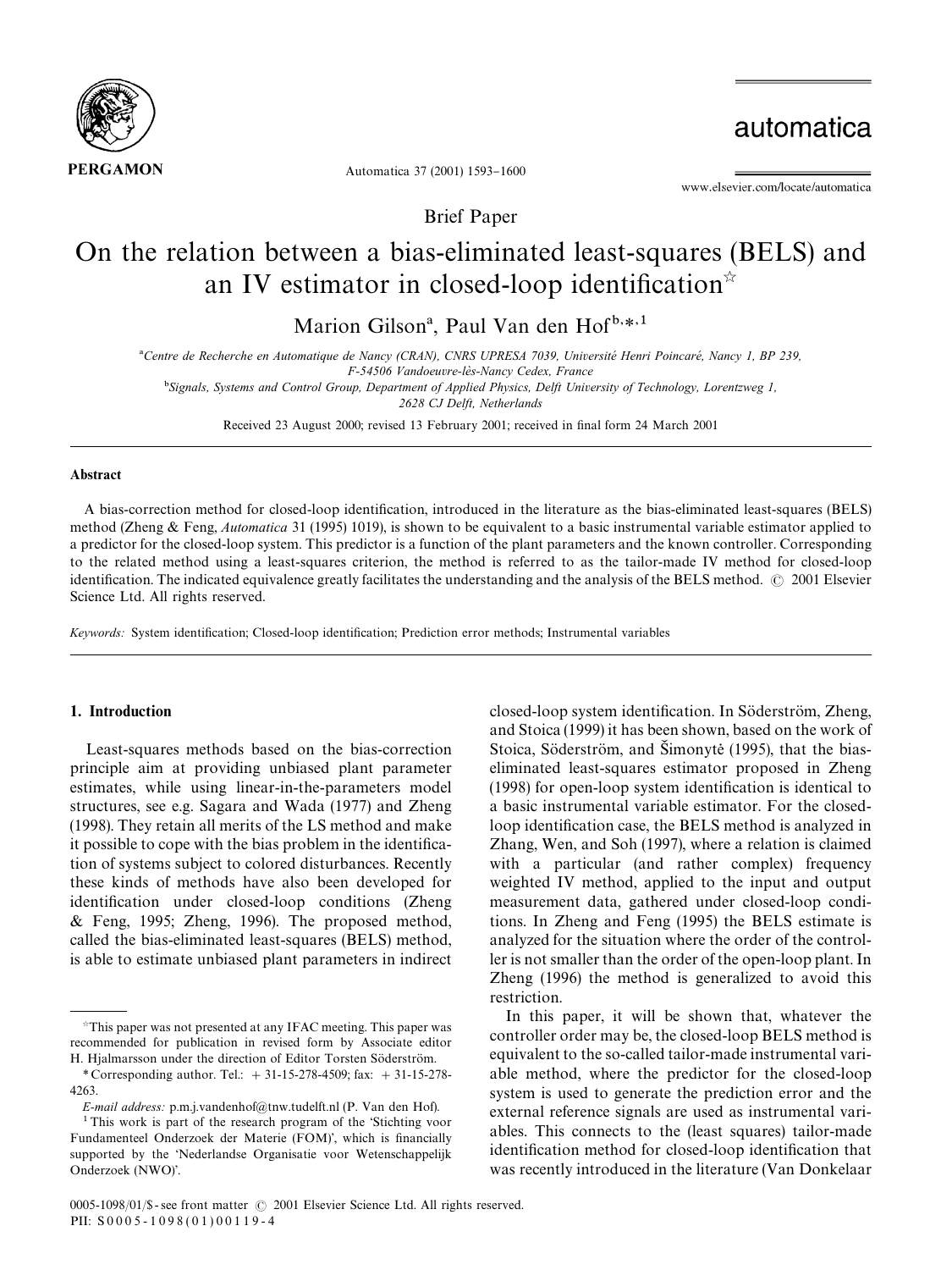

Fig. 1. Closed-loop configuration.

& Van den Hof, 1997; Landau & Karimi, 1997). This equivalence greatly facilitates the understanding and analysis of the BELS method.

#### 2. Preliminaries

Consider a linear SISO closed-loop system shown in Fig. 1. The process is denoted with  $G_0(z)$  and the controller with  $C(z)$ ;  $u(t)$  is the process input signal,  $v(t)$  the process output signal and *v*(*t*) describes the disturbances acting on the loop. The external signals  $r_1(t)$ ,  $r_2(t)$  are acting on the loop. The external signals  $r_1(t)$ ,  $r_2(t)$  are assumed to be uncorrelated with the noise disturbance  $v(t)$ . For ease of notation we also introduce the signal  $r(t) = r_1(t) + C(q)r_2(t)$ . With this notation the closedloop system can be described as

$$
\mathcal{S}: \quad y(t) = \frac{G_0}{1 + CG_0} r(t) + \frac{1}{1 + CG_0} v(t). \tag{1}
$$

A parametrized process model is considered

$$
\mathcal{G}: \quad G(q,\theta) = \frac{B(q^{-1},\theta)}{A(q^{-1},\theta)} = \frac{b_1 q^{-1} + \dots + b_n q^{-n}}{1 + a_1 q^{-1} + \dots + a_n q^{-n}} \quad (2)
$$

and the process model parameters are stacked columnwise in the parameter vector

$$
\theta = [a_1 \cdots a_n \quad b_1 \cdots b_n]^{\mathrm{T}} \in \mathbb{R}^{2n}.
$$
 (3)

The real plant  $G_0$  is considered to satisfy  $G_0(q) = B_0(q^{-1})/A_0(q^{-1})$ , while in these expressions  $q^{-1}$  is the delay operator, and the numerator and denominator degree is  $n_0$ . The *m*th order controller *C* is assumed to be known and specified by

$$
C(q) = \frac{Q(q^{-1})}{P(q^{-1})} = \frac{q_0 + q_1 q^{-1} + \dots + q_m q^{-m}}{1 + p_1 q^{-1} + \dots + p_m q^{-m}}
$$
(4)

with the pair  $(P, Q)$  assumed to be coprime. The closedloop transfer function (1) can be rewritten in polynomial fraction form

$$
y(t) = \frac{B_{\text{cl}}^0}{A_{\text{cl}}^0} r(t) + \frac{1}{A_{\text{cl}}^0} \zeta(t)
$$
\n(5)

with  $\xi(t) = A_0 P v(t)$ . The polynomials  $B_{c1}^0$  and  $A_{c1}^0$  will generically have orders  $n_0 + m$ .

For parametrizing the closed-loop transfer function  $G_0/(1 + CG_0)$  the following model structure is used:

$$
B_{\rm cl}(q^{-1},\Theta) = \beta_1 q^{-1} + \cdots + \beta_{r_B} q^{-r_B}, \qquad (6)
$$

$$
A_{\rm cl}(q^{-1},\Theta) = 1 + \alpha_1 q^{-1} + \cdots + \alpha_{n+m} q^{-(n+m)} \tag{7}
$$

and the closed-loop parameters are collected in the parameter vector

$$
\Theta = [\alpha^{\mathrm{T}} \ \beta^{\mathrm{T}}]^{\mathrm{T}}
$$
  
=  $[\alpha_1 \ \cdots \ \alpha_{n+m} \ \beta_1 \ \cdots \ \beta_{r_B}]^{\mathrm{T}} \in \mathbb{R}^{n+m+r_B}.$  (8)

For  $r_B \ge (n_0 + m)$  the closed-loop model structure will be flexible enough to exactly represent the reference to output transfer function in the closed-loop system (5).

The BELS method that is considered in this paper attempts to estimate the process parameters by an indirect closed-loop identification. This means that the closed-loop transfer function  $(5)$  is identified, after which process parameters (3) are determined.

The relation between (open-loop) process parameters and closed-loop parameters is determined by the linear equation<sup>2</sup>

$$
\Theta = M\theta + \rho,\tag{9}
$$

where  $\rho$  is a known vector and *M* is a known full-column rank matrix, given by

$$
M = \begin{pmatrix} P_c & Q_c \\ 0 & \overline{P}_c \end{pmatrix} \in \mathbb{R}^{(n+m+r_B) \times 2n},
$$
\n(10)

$$
\rho = (p_1 \cdots p_m \quad 0 \cdots 0)^{\mathrm{T}} \in \mathbb{R}^{(n+m+r_B)}.
$$
 (11)

 $P_c$ ,  $Q_c \in \mathbb{R}^{(n+m)\times n}$  are Sylvester matrices expanded by  $\begin{bmatrix} 1 & p_1 & \cdots & p_m \end{bmatrix}^T$  and  $\begin{bmatrix} q_0 & q_1 & \cdots & q_m \end{bmatrix}^T$  respectively, e.g.

$$
P_c = \begin{bmatrix} 1 & 0 & \cdots & 0 \\ p_1 & \ddots & \ddots & \vdots \\ \vdots & \ddots & \ddots & 0 \\ p_m & \vdots & \ddots & 1 \\ 0 & \ddots & \vdots & p_1 \\ \vdots & \ddots & \ddots & \vdots \\ 0 & \cdots & 0 & p_m \end{bmatrix} .
$$
 (12)

 $\overline{P}_c \in \mathbb{R}^{r_B \times n}$  is also a Sylvester matrix defined by

$$
\bar{P}_c = \begin{bmatrix} P_c \\ 0_{(r_B - n - m) \times n} \end{bmatrix}.
$$

 $2$  Note that in Zheng and Feng (1995) and Zheng (1996) the corresponding equation is written as  $\Theta = M\theta - \rho$ ; the difference in sign is due to the fact that in the mentioned references denominator parameters appear with a negative sign in the parameter vectors.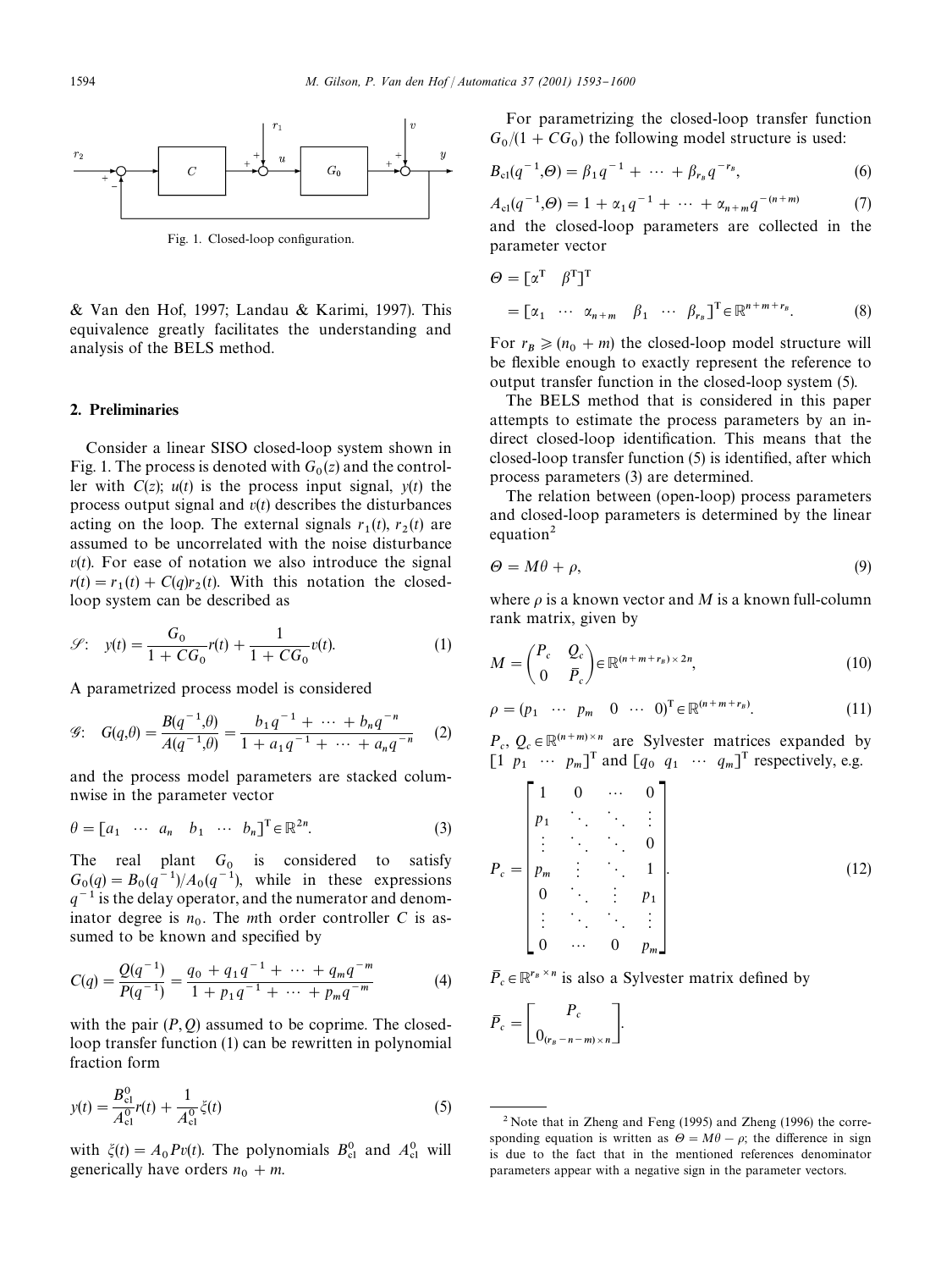#### 3. Bias-eliminated least-squares method

The BELS method for closed-loop identification as discussed in Zheng and Feng (1995) and Zheng (1996) is designed to provide an unbiased estimate for the process model  $G(q, \theta)$ , while pertaining to simple algorithmic schemes as the linear regression type of estimates. Accurate noise modeling (i.e. finding a noise-shaping filter that models the disturbance signal *v*) is not considered part of the problem. The method comprises the following main steps:

- Estimate an ARX model for the closed-loop system (5) on the basis of data *r* and *y*; this estimate is denoted by  $\widehat{\Theta}_{\text{ls}}$ .
- This estimate generally will be biased due to the fact that  $\xi(t)$  in (5) will not be white noise; however the bias on  $B_{\text{cl}}(q^{-1}, \hat{\Theta}_{\text{ls}})/A_{\text{cl}}(q^{-1}, \hat{\Theta}_{\text{ls}})$  can be estimated and subtracted from the closed-loop estimate.
- The corrected closed-loop parameter is converted to an equivalent open-loop process parameter by solving for (9) in a least-squares sense.

In short

$$
\text{Closed-loop data} \xrightarrow{\qquad \qquad \widehat{\Theta}_{\text{ls}}} \xrightarrow{\qquad \qquad \widehat{\Theta}_{\text{corr}}} \xrightarrow{\qquad \qquad \widehat{\theta}_{\text{bels}}} \widehat{\theta}_{\text{bels}}.\tag{13}
$$

#### *3.1. ARX estimate*

An ARX estimate for the closed-loop system is obtained through

$$
\widehat{\Theta}_{1s}(N) = \widehat{R}_{\varphi \varphi}(N)^{-1} \widehat{R}_{\varphi y}(N),
$$

where

$$
\hat{R}_{\varphi\,\varphi}(N) = \frac{1}{N} \sum_{t=1}^{N} \varphi(t)\varphi^{T}(t),\tag{14}
$$

$$
\hat{R}_{\varphi y}(N) = \frac{1}{N} \sum_{t=1}^{N} \varphi(t) y(t),
$$
\n(15)

$$
\varphi(t) = \begin{bmatrix} -y(t-1) & \cdots & -y(t-n-m) \end{bmatrix}
$$

$$
r(t-1) \quad \cdots \quad r(t-r_B) \end{bmatrix}^T.
$$
 (16)

#### *3.2. Bias correction*

The bias correction principle is based on the following reasoning. If the ARX model structure is rich enough to capture all dynamics of the closed-loop system (i.e. if the system is in the model set), then

$$
\hat{\Theta}_{\text{ls}}(N) = \Theta_0 + \hat{R}_{\varphi\,\varphi}^{-1}(N)\hat{R}_{\varphi\xi}(N),\tag{17}
$$

where  $\Theta_0$  is the coefficient vector of the real closed-loop plant, and  $\hat{R}_{\varphi\xi}(N) = (1/N)\sum_{t=1}^{N} \varphi(t)\xi(t)$ . Then, under minor regularity conditions on the data, the least-squares estimate  $\hat{\Theta}_{ls}(N)$  is known to converge for  $N \to \infty$  with probability 1 to

$$
\Theta_{\rm ls}^* = \Theta_0 + R_{\varphi \varphi}^{-1} R_{\varphi \xi}
$$

with  $R_{\varphi \varphi} = \bar{E}\varphi(t)\varphi^{T}(t)$  and  $R_{\varphi \xi} = \bar{E}\varphi(t)\xi(t)$ , where the notation  $\overline{E}$ [.] =  $\lim_{N \to \infty} (1/N) \sum_{i=0}^{N-1} E$ [.] is adopted from the prediction error framework of Ljung (1987). As the noise disturbance  $\xi$  is assumed to be uncorrelated with the reference signal  $r$ , the bias in the asymptotic estimate is given by

$$
\varDelta^* := R_{\varphi\,\varphi}^{-1}R_{\varphi\xi} = R_{\varphi\,\varphi}^{-1} \begin{bmatrix} I_{n+m} \\ 0 \end{bmatrix} R_{y\xi}
$$

with  $R_{y\xi} = \overline{E}\{[-y(t-1) \cdots -y(t-n)]^T \cdot \xi(t)\}$ . Based on this expression, an estimate for  $\Delta$  is obtained by considering

$$
\widehat{\mathcal{A}}(N) := \widehat{R}_{\varphi,\varphi}^{-1}(N) \begin{bmatrix} I_{n+m} \\ 0 \end{bmatrix} \widehat{R}_{y\xi}(N).
$$

The unknown  $\hat{R}_{y\xi}(N)$  in this relation can be obtained by<br>the following researing the following reasoning.

As matrix *M* in (9) has full column rank, there exists a full column rank matrix  $H \in \mathbb{R}^{(n+m+r_B)\times(m+r_B-n)}$  that satisfies  $H<sup>T</sup>M = 0$ . Multiplying Eq. (17) by  $H<sup>T</sup>$  and using Eq. (9) for  $\Theta_0$ , it follows that

$$
H^{\mathrm{T}}\hat{\mathcal{R}}_{\varphi\,\varphi}^{-1}(N)\begin{bmatrix}I_{n+m}\\0\end{bmatrix}\hat{\mathcal{R}}_{y\xi}(N) = H^{\mathrm{T}}(\hat{\Theta}_{1s}(N) - \rho).
$$
 (18)

This is a set of  $m + r_B - n$  equations with  $n + m$  unknowns in  $\hat{R}_{y\xi}(N)$ , requiring  $r_B \ge 2n$  to have at least as many equations as unknowns. There are two situations to be distinguished.

•  $m \ge n$  (see Zheng & Feng, 1995).  $r_B$  is chosen according to  $r_B = n + m$ , and Eq. (18) is an overdetermined set of equations that is solved in least-squares sense, leading to

$$
\hat{\mathcal{A}}(N) = \hat{R}_{\varphi \varphi}^{-1}(N) \begin{bmatrix} I_{n+m} \\ 0 \end{bmatrix} \begin{bmatrix} H^{\mathrm{T}} \hat{R}_{\varphi \varphi}^{-1}(N) \begin{bmatrix} I_{n+m} \\ 0 \end{bmatrix} \end{bmatrix}^+.
$$

$$
\cdot H^{\mathrm{T}} \begin{bmatrix} \hat{\Theta}_{\mathrm{ls}}(N) - \rho \end{bmatrix}
$$
(19)

with  $(\cdot)^+$  denoting the matrix pseudo-inverse.

• *m* < *n* (see Zheng, 1996). By choosing  $r_B = m + n$  the number of equations in  $(18)$  is not sufficient to uniquely determine  $\hat{\mathbf{\Lambda}}$ . In Zheng (1996) this is solved by applying a dynamic prefilter to the reference signal such that effectively a system with higher numerator degree is estimated. This is equivalent to simply choosing  $r_B = 2n$ , thus obtaining the situation that (18) is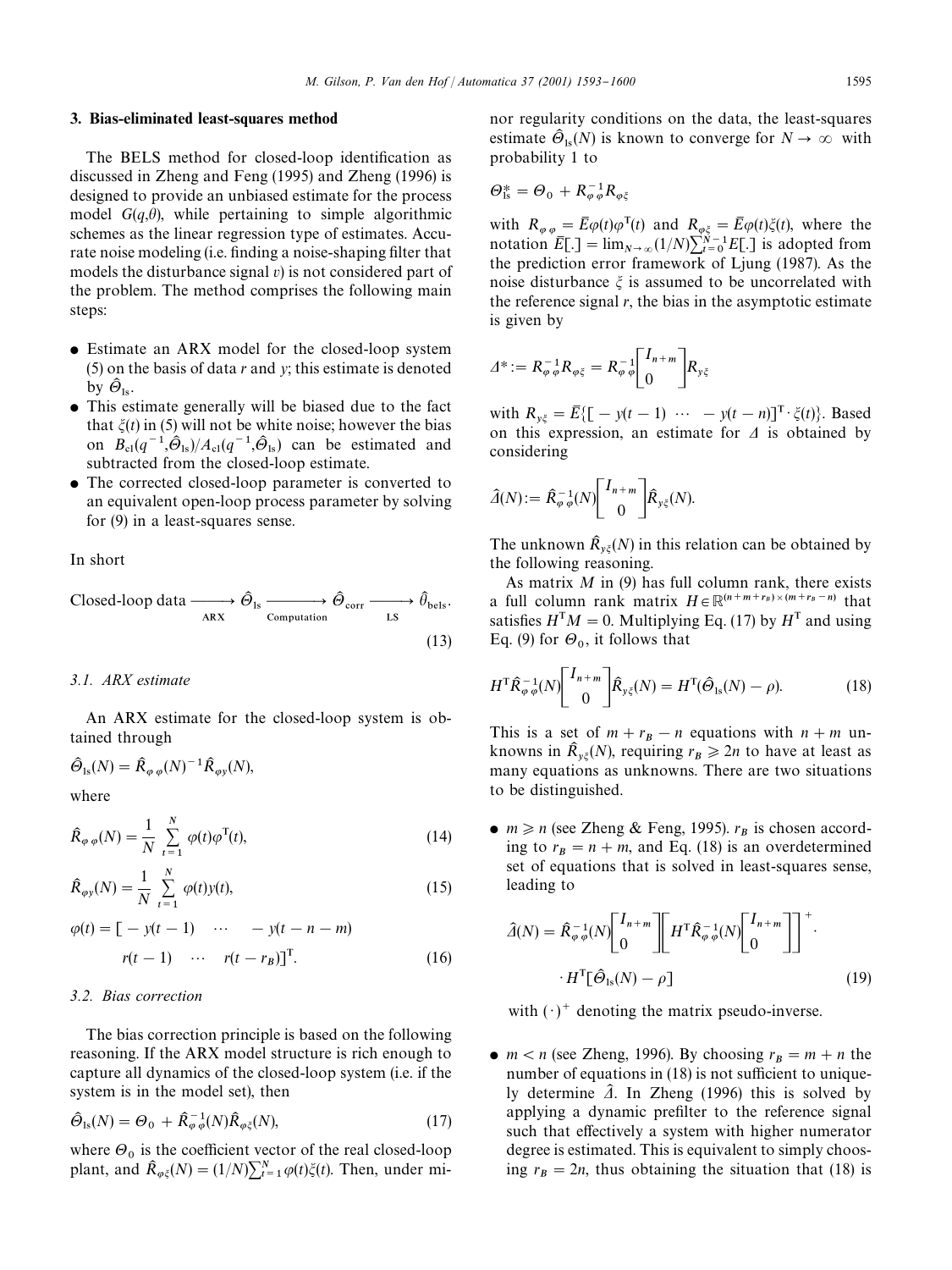uniquely solvable for  $\hat{R}_{y\xi}(N)$ . An estimate  $\hat{A}(N)$  can<br>then be constructed association to then be constructed according to

$$
\hat{\mathcal{A}}(N) = \hat{R}_{\varphi \varphi}^{-1}(N) \begin{bmatrix} I_{n+m} \\ 0 \end{bmatrix} \begin{bmatrix} H^{\mathrm{T}} \hat{R}_{\varphi \varphi}^{-1}(N) \begin{bmatrix} I_{n+m} \\ 0 \end{bmatrix} \end{bmatrix}^{-1} \cdot H^{\mathrm{T}} \tilde{\mathcal{C}}_{\mathrm{ls}}(N) - \rho \,].
$$
\n(20)

Combining both situations it appears that  $r_B$  can be set to  $r_B = \max(2n, n + m)$ . The bias elimination can now be performed by constructing the corrected closed-loop parameter vector:

$$
\hat{\Theta}_{\text{corr}}(N) = \hat{\Theta}_{\text{ls}}(N) - \hat{\Delta}(N). \tag{21}
$$

Finally, the plant parameter estimate  $\hat{\theta}_{\text{bels}}$  is obtained by .<br>I solving (9) in a least-squares sense:

$$
\hat{\theta}_{\text{bels}}(N) = (M^{\text{T}}M)^{-1}M^{\text{T}}(\hat{\Theta}_{\text{corr}}(N) - \rho).
$$
 (22)

It has been shown in Zheng and Feng (1995) and Zheng (1996) that this resulting parameter estimate is asymptotically unbiased.

# 4. Tailor-made IV identification

## *4.1. Main result*

In the first step of the BELS method the closed-loop system is estimated with a general ARX (black-box) model structure. However, as we know that the closedloop system has a particular structure (1) with a known controller *C*, this structure can also be imposed on the parametrization of the closed loop.

When defining

$$
\bar{B}_{\rm cl}(q^{-1},\theta) = B(q^{-1},\theta)P(q^{-1}),\tag{23}
$$

$$
\bar{A}_{\rm cl}(q^{-1},\theta) = A(q^{-1},\theta)P(q^{-1}) + B(q^{-1},\theta)Q(q^{-1}), \qquad (24)
$$

a parametrization of the closed-loop system has been obtained, in terms of the process parameter  $\theta$ . In the literature this is known as a tailor-made parametrization, and has been applied before in prediction error identification with least-squares criteria, see e.g. Van Donkelaar and Van den Hof (1997) and Landau and Karimi (1997).

Next the main result is formulated.

Proposition 1. *Consider a data generating system according to* (1), *such that the closed-loop system is asymptotically* stable, and consider the BELS estimate  $\hat{\theta}_{\text{bels}}(N)$  given by .<br>I (22), *with*  $r_B = \max(2n, n + m)$ , *and r persistently exciting of su*z*ciently high order.*

*Define the weighted tailor-made IV estimate*  $\hat{\theta}_{iv,F}(N)$  *as* .<br>. *the solution to the set of* 2*n equations*:

$$
\frac{1}{N} \sum_{t=1}^{N} \varepsilon(t, \hat{\theta}_{iv,F}) \eta(t) = 0,
$$
\n(25)

$$
\varepsilon(t,\theta) = \overline{A}_{\text{cl}}(q^{-1},\theta)y(t) - \overline{B}_{\text{cl}}(q^{-1},\theta)r(t),\tag{26}
$$

$$
\eta(t) := F \varphi_r(t), \quad F \in \mathbb{R}^{2n \times r_B},\tag{27}
$$

*with*

$$
\varphi_r(t) = [r(t-1) \quad \cdots \quad r(t-r_B)]^T \in \mathbb{R}^{r_B}
$$
 (28)

with 
$$
F = I_{2n}
$$
 in the situation  $m \le n$ , and  
\n $F = M^T \hat{R}_{\varphi,\varphi}^T (\hat{R}_{\varphi,\varphi} \hat{R}_{\varphi,\varphi}^T)^{-1}$  in the situation  $m > n$ .  
\nThen  
\n $\hat{\theta}_{\text{bels}}(N) = \hat{\theta}_{\text{iv},F}(N)$ .

**Proof.** A full proof is added in the appendix.  $\Box$ 

# Remarks.

.<br>.

.<br>.

- If the order of the process model exceeds the controller order  $(n \ge m)$ , the parameter estimate is a simple tailor-made IV estimate, where the closed-loop prediction error is made orthogonal to delayed versions of the external reference signal. Related estimation algorithms based on a least-squares criterion  $\sum_{t} \varepsilon^{2}(t,\theta)$  have been considered in Van Donkelaar and Van den Hof (1997) and Landau and Karimi (1997). The indicated equivalence greatly facilitates the understanding and analysis of the BELS estimator. Moreover, it also allows the analysis of the estimator under conditions where the real process is not considered to be present in the model set. Note that in the formulation of the main result it is *not* assumed that  $G_0$  has order *n*.
- $\bullet$  In the situation  $m < n$ , it is suggested by Zheng (1996) to introduce an auxiliary filter operating on the reference signals in order to increase the number of numerator parameters to identify. Here it is shown, as was also indicated by Zhang et al. (1997), that this dynamic prefilter is superfluous. The problem can be handled by simply choosing  $r_B = 2n$ , i.e. by deliberately increasing the number of numerator parameters to estimate.
- When  $m > n$ , the estimator is obtained by using a linear combination of delayed samples of the reference signal, to act as an instrument in the IV estimator.
- In this paper we have dealt with strictly proper plant models, having at least one time delay  $(b_0 = 0)$ . The situation of proper plant models in the BELS estimate is exactly similar to appropriate adaptation of matrix and vector dimensions, provided that in the closed loop there is at least one time delay, i.e.  $b_0 q_0 = 0$ . The tailor-made IV method does not require the presence of such a loop delay.

#### *4.2. Interpretation of matrix F*

In order to interpret the role of matrix *F*, let us analyze  $\varepsilon(t,\widehat{\theta}_{\text{bels}})$ , the equation error of the BELS estimator. As the .<br>.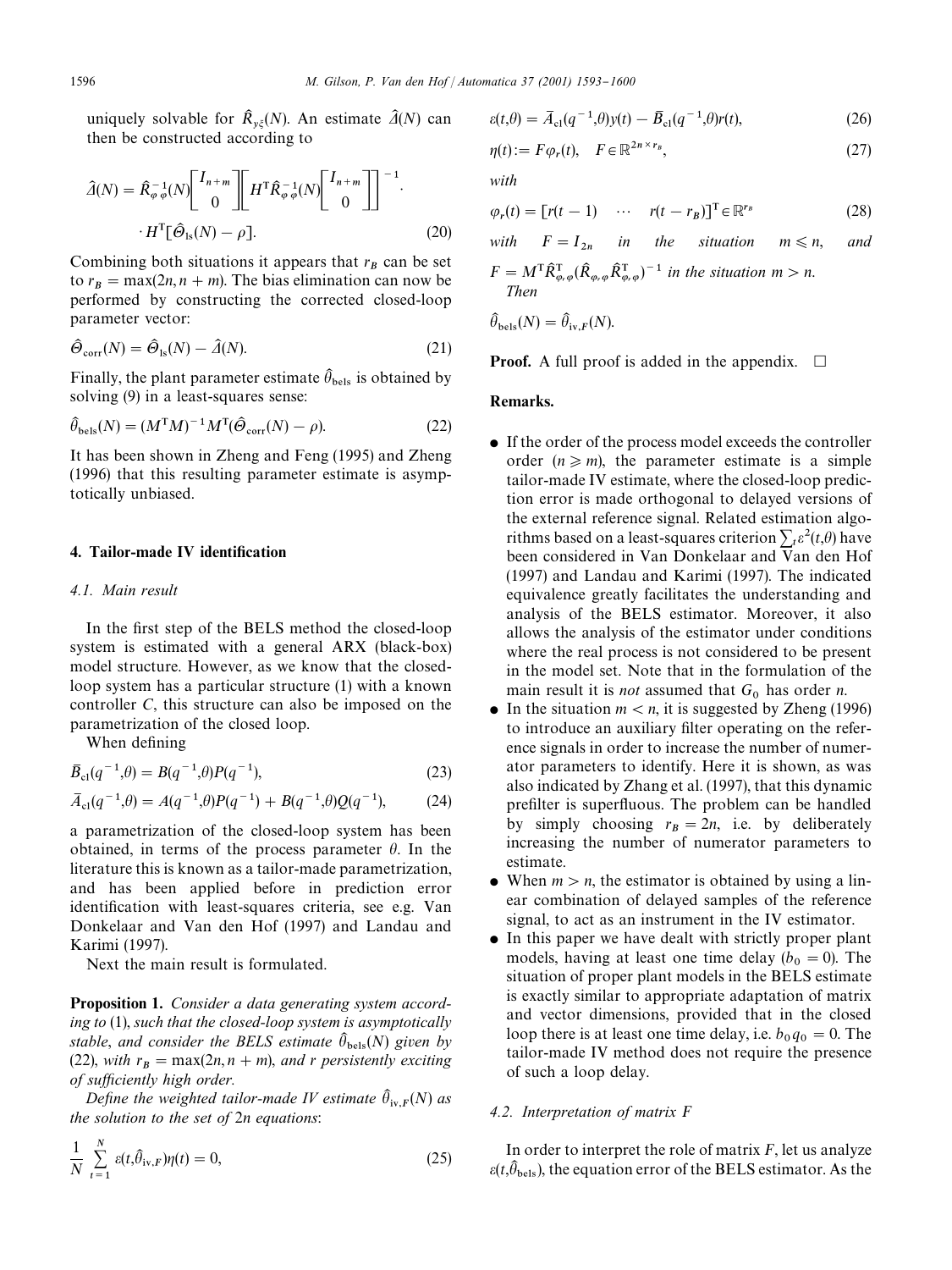connection between IV and BELS estimators has been stated, the equation error can be written as

$$
\varepsilon(t,\hat{\theta}_{iv,F}) = y(t) - \varphi^{T}(t)(M\hat{\theta}_{iv,F} + \rho).
$$
 (29)

This equation can be simplified by analyzing the constituting expressions. At first, it can be noticed that the controller denominator  $P(q^{-1})$  can be used as a prefilter for the output *y*(*t*). Then, with

$$
\bar{y}(t) = P(q^{-1})y(t)
$$
\n(30)

it follows that

$$
\bar{y}(t) = y(t) - \varphi^{T}(t)\rho.
$$
\n(31)

The second expression  $\varphi^{T}(t)M$  can be rephrased by considering the plant description

$$
y(t) = \psi^{T}(t)\theta_{0} + A_{0}(q^{-1})v(t)
$$

with

$$
\psi(t) = \begin{bmatrix} -y(t-1) & \cdots & -y(t-n) \end{bmatrix}
$$

$$
u(t-1) \quad \cdots \quad u(t-n) \end{bmatrix}^T \in \mathbb{R}^{2n}.
$$

In a filtered version this reads

$$
\bar{y}(t) = \bar{\psi}^{\mathrm{T}}(t)\theta_0 + P(q^{-1})A_0(q^{-1})v(t),\tag{32}
$$

where 
$$
\psi(t) := P(q^{-1})\psi(t)
$$
. Similarly,

$$
y(t) = \varphi^{T}(t)(M\theta_{0} + \rho) + P(q^{-1})A_{0}(q^{-1})v(t)
$$

leading to

$$
\bar{y}(t) = \varphi^{T}(t)M\theta_{0} + P(q^{-1})A_{0}(q^{-1})v(t)
$$

which combined with (32) shows that

 $\overline{\psi}^{\mathrm{T}}(t) = \varphi^{\mathrm{T}}(t)M.$ 

Using this expression in (29) leads to

$$
\varepsilon(t,\hat{\theta}_{iv,F}) = \bar{y}(t) - \bar{\psi}^{\mathrm{T}}(t)\hat{\theta}_{iv,F}.
$$
\n(33)

For a further interpretation two cases have to be considered, according to the orders of the controller and the model.

*Case*  $m \le n$ : If the controller order is smaller than or equal to the model order, it has been stated that *F* is equal to the identity matrix and the tailor-made IV estimate satisfies

$$
\hat{R}_{\varphi,\varepsilon} = 0. \tag{34}
$$

By substituting (33) in (34), this yields

$$
\hat{R}_{\varphi,\bar{y}} - \hat{R}_{\varphi,\bar{\psi}} \hat{\theta}_{iv,F} = 0.
$$
\n(35)

If the signal  $r(t)$  is persistently exciting, of sufficient order, the squared matrix  $\hat{R}_{\varphi,\psi} \in \mathbb{R}^{2n \times 2n}$  is invertible and thus the IV estimate is given by

$$
\hat{\theta}_{iv} = \hat{R}_{\varphi, \bar{\psi}}^{-1} \hat{R}_{\varphi, \bar{y}}.
$$
\n(36)

*Case*  $m > n$ : In the case where the controller order is greater than the model order, the vector  $\varphi_r$  is made up of  $(n + m)$  components (see the proposition). It follows that the matrix  $\hat{R}_{\varphi,\bar{\psi}} \in \mathbb{R}^{(n+m)\times 2n}$  is not invertible. Thus, the matrix *F* is added in order to make it invertible, i.e. to make  $\hat{R}_{\varphi,\bar{\psi}}$  regular. In this case, *F* is equal to  $M\hat{P}^T$  ( $\hat{P}^T$ )  $\hat{P}^T$  and the tailor mode W estimate  $M^{\mathsf{T}} \hat{\mathsf{R}}_{\varphi,\varphi}^{\mathsf{T}} (\hat{\mathsf{R}}_{\varphi,\varphi} \hat{\mathsf{R}}_{\varphi,\varphi}^{\mathsf{T}})^{-1}$  and the tailor-made IV estimate satisfies

$$
\hat{R}_{F\varphi,\varepsilon} = 0. \tag{37}
$$

By substituting (33) in (37), it follows

$$
\hat{R}_{F\varphi,\bar{y}} - \hat{R}_{F\varphi,\bar{\psi}}\hat{\theta}_{iv,F} = 0.
$$
\n(38)

If  $r(t)$  is persistently exciting of sufficient order, the matrix  $\hat{R}_{F\varphi,\bar{\psi}} \in \mathbb{R}^{2n \times 2n}$  is invertible and the IV estimate can be  $w_{F\varphi_r}\psi \in W$ 

$$
\widehat{\theta}_{iv} = \widehat{R}_{F\varphi,\bar{\psi}}^{-1} \widehat{R}_{F\varphi,\bar{\mathbf{y}}}.\tag{39}
$$

The matrix  $\hat{R}_{F\varphi,\bar{\psi}}$  can be regarded as the product of two<br>matrices  $F_{\alpha}$  or  $\hat{R}_{F} \in \mathbb{R}^{2n \times (n+m)}$  and  $\hat{R}_{F} \in \mathbb{R}^{(n+m) \times 2n}$ matrices *F* and  $\hat{R}_{\varphi,\bar{\psi}}$ ,  $F \in \mathbb{R}^{\bar{Z}n \times (n+m)}$  and  $\hat{R}_{\varphi,\bar{\psi}} \in \mathbb{R}^{(n+m)\times 2n}$ both have rank 2*n*. Thus, the product  $F\hat{R}_{\varphi,\bar{\psi}}$ , or equivaboth have rank  $2n$ . Thus, the product  $T_{\mathcal{N}_{\varphi,\psi}}$ , or equiva-<br>lently  $\hat{R}_{F_{\varphi,\psi}}$ , is squared (dimensions  $2n \times 2n$ ) and has rank 2*n*.

# 5. Relation with other work

Recently, it was claimed in Zhang et al. (1997) that the BELS method of Zheng and Feng (1995) and Zheng (1996) when applied to closed-loop data, is equivalent to a particular frequency weighted optimal IV estimator. In this analysis use is made of earlier results from Stoica et al. (1995), in the open-loop context.

However, the estimator analyzed in Zhang et al. (1997) is different from the BELS estimator of Zheng and Feng (1995) and Zheng (1996) as will be shown next.

In Zhang et al. (1997) the following situation is considered (for either  $m \ge n$  or  $m < n$ ):

$$
r_B = n + m, \quad M \text{ is given by Eq. (10).} \tag{40}
$$

The matrix, perpendicular to *M* is chosen as

$$
H_1^{\rm T} M = 0 \quad \text{with} \ \ H_1 \in \mathbb{R}^{(2n+2m)\times(n+m)}, \tag{41}
$$

where in the situation  $m > n$ ,  $H_1$  has a smaller column dimension than the matrix *H* used before in this paper. As a result, this leads to an estimator different from the one considered in Zheng and Feng (1995).

In order to apply the reasoning of Stoica et al. (1995) in the closed-loop context, a linear regression has to be found between the closed-loop regression vector  $\varphi(t)$  and the open-loop one  $\psi(t)$ . As a result, the filter  $P(q^{-1})$  is used to change the affine map  $(\Theta_0 = M\theta_0 + \rho)$  into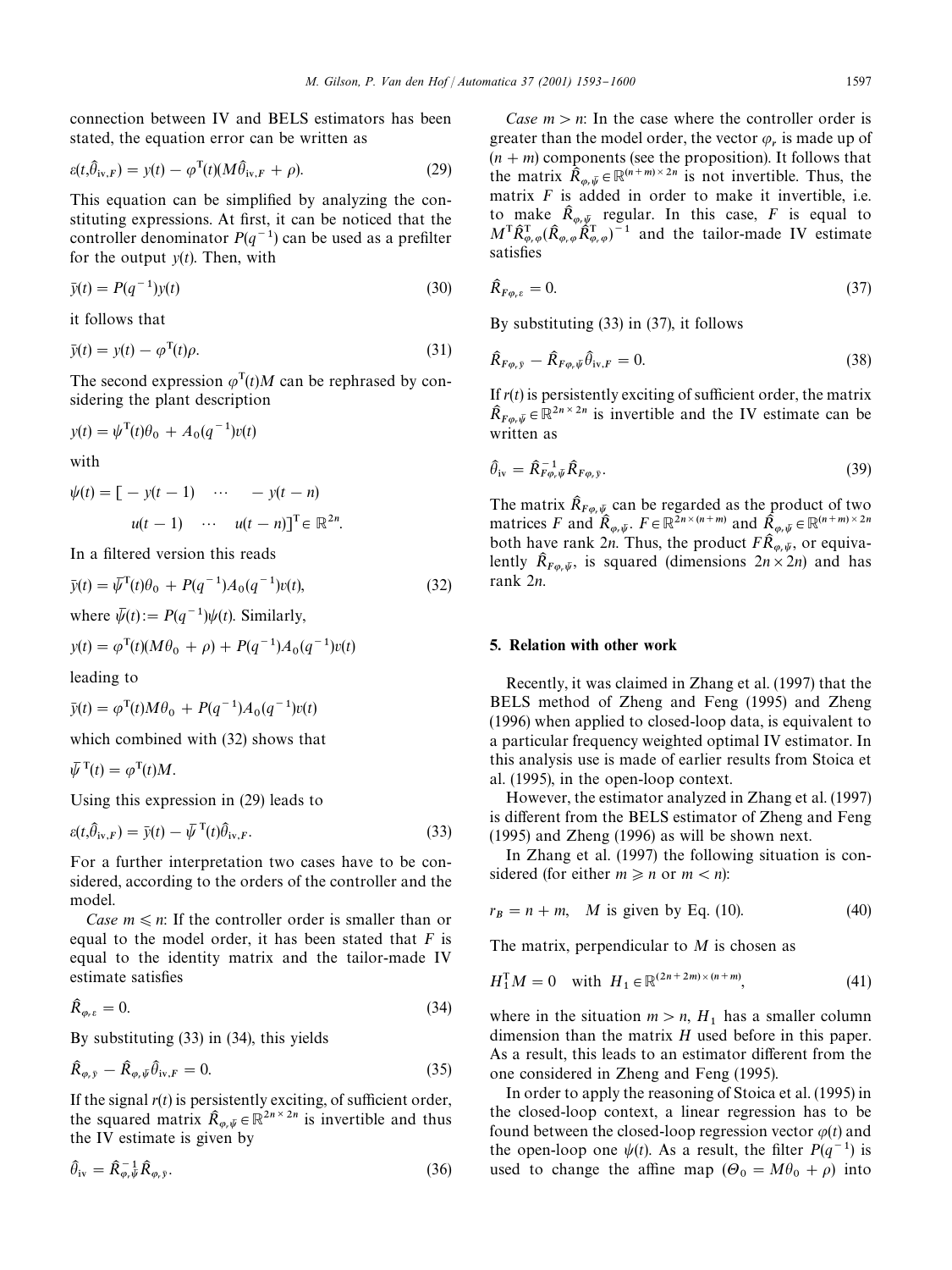a linear one  $(\bar{\psi}^T(t) = M^T \varphi(t))$ . Then, the prefiltered openloop system relation is defined by

$$
P(q^{-1})y(t) = P(q^{-1})\psi^{T}(t)\theta_0 + P(q^{-1})A_0e(t)
$$
  
or equivalently, (42)

$$
\bar{y}(t) = \bar{\psi}^{\mathrm{T}}(t)\theta_0 + \zeta(t). \tag{43}
$$

The definition of  $\bar{y}(t)$  and  $\bar{\psi}(t)$  assumes that a delay is operating on the loop, due to a hold. Then, a weighted optimal IV estimator operating on the plant input and output signals is denoted by

$$
\widehat{\theta}_{iv}(N) = (\widehat{G}^{\mathrm{T}} W_{iv} \widehat{G})^{-1} \widehat{G}^{\mathrm{T}} W_{iv} \widehat{p},\tag{44}
$$

where

$$
\hat{G} = \frac{1}{N} \sum_{t=1}^{N} z(t) \bar{\psi}^{T}(t),
$$
\n(45)

$$
\hat{p} = \frac{1}{N} \sum_{t=1}^{N} z(t) \bar{y}^{T}(t),
$$
\n(46)

$$
z(t) = [r(t-1) \quad \cdots \quad r(t-n-m)]^{\mathrm{T}} \in \mathbb{R}^{n+m}, \tag{47}
$$

 $W_{\text{iv}}$  is an optimal weight (48)

and it is stated in Zhang et al. (1997) that

 $\widehat{\theta}_{iv}(N)|_{W_{iv} = S^{T}S^{-1}} = \widehat{\theta}_{bels}(N)$ .<br>I .<br>.

with  $\hat{S} = [0 I_{n+m}] \hat{R}_{\varphi \varphi}(N) M (M^{T}M)^{-1}$ , assuming that it is nonsingular.

In the proof of this result the property is used that both weighted IV and BELS estimators can be written as

$$
\hat{\theta}_{\text{bels}}(N) = \hat{\theta}_{\text{iv}}(N) = (\hat{K} - \hat{C}\hat{D}^{-1}\hat{F})\hat{p},\tag{49}
$$

where

$$
\hat{C} = (M^{\mathrm{T}}M)^{-1}M^{\mathrm{T}}\hat{R}_{\varphi\,\varphi}^{-1}(N)\binom{I_{n+m}}{0} \in \mathbb{R}^{2n \times (n+m)},\tag{50}
$$

$$
\hat{K} = (M^{\mathrm{T}}M)^{-1}M^{\mathrm{T}}\hat{R}_{\varphi\cdot\varphi}^{-1}(N)\binom{0}{I_{n+m}} \in \mathbb{R}^{2n \times (n+m)},\tag{51}
$$

$$
\widehat{D} = H_1^{\mathrm{T}} \widehat{R}_{\varphi \varphi}^{-1}(N) \begin{pmatrix} I_{n+m} \\ 0 \end{pmatrix} \in \mathbb{R}^{(n+m)\times(n+m)},\tag{52}
$$

$$
\widehat{F} = H_1^{\mathrm{T}} \widehat{R}_{\varphi \varphi}^{-1}(N) \begin{pmatrix} 0 \\ I_{n+m} \end{pmatrix} \in \mathbb{R}^{(n+m)\times (n+m)}.
$$
 (53)

However, Eq. (49) only holds true if matrix  $\hat{D}$  is invertible (and thus square). This implies that matrix  $H_1$  has dimensions  $(2n + 2m) \times (n + m)$ . In the method of Zheng and Feng (1995), as considered in this paper, the matrix *H* has either dimensions  $(2n + 2m) \times 2m$  (situation  $m \ge n$ ) or  $(3n + m) \times (n + m)$  (situation  $m < n$ ). As these dimensions do not match with the dimension of  $H_1$ , the method developed in Zhang et al. (1997) gives consistent estimates but cannot be associated with the BELS estimator considered here, neither in the  $m \ge n$  case nor in the  $m < n$  case.

#### 6. Conclusions

It has been shown that a BELS estimator for closedloop identification is equivalent to an instrumental variable estimator, where the predictor considered reflects the closed-loop system, and where external reference signals act as instrumental variables. This requires a tailor-made parametrization of the closed-loop system, as has been used in the literature before in a least-squares setting. The relation between BELS and IV greatly facilitates the understanding and analysis of the former method.

## Acknowledgements

The authors acknowledge financial support in part by the European Commission through the program Training and Mobility of Researchers–Research Networks and through project System Identification (FMRX CT98 0206) and acknowledge contacts with the participants in the European Research Network System Identification (ERNSI).

## Appendix

Proof of Proposition 1. The equations that constitute  $\hat{\Theta}_{\text{bels}}$  are collected in the following set of equations:

$$
\hat{\Theta}_{\text{bels}} = M\hat{\theta}_{\text{bels}} + \rho,\tag{54}
$$

$$
\hat{\theta}_{\text{bels}} = (M^{\text{T}}M)^{-1}M^{\text{T}}(\hat{\Theta}_{\text{corr}} - \rho),\tag{55}
$$

$$
\hat{\Theta}_{\text{corr}} = \hat{R}_{\varphi \varphi}^{-1} \hat{R}_{\varphi y} - \hat{\varLambda}, \tag{56}
$$

$$
\hat{\mathbf{\Lambda}} = \hat{R}_{\varphi \,\varphi}^{-1} \begin{bmatrix} I_{n+m} \\ 0 \end{bmatrix} \hat{R}_{y\zeta},\tag{57}
$$

$$
H^{\mathrm{T}} \hat{\mathcal{R}}_{\varphi \varphi}^{-1} \begin{bmatrix} I_{n+m} \\ 0 \end{bmatrix} \hat{\mathcal{R}}_{y\xi} = H^{\mathrm{T}} (\hat{\Theta}_{1s} - \rho), \tag{58}
$$

$$
\hat{\Theta}_{\text{ls}} = \hat{R}_{\varphi\,\varphi}^{-1} \hat{R}_{\varphi y},\tag{59}
$$

where (58) can only be solved exactly if  $r_B = 2n$ . If  $r_B > 2n$  (for example, if  $m \ge n$ ) this equation has to be solved for  $\hat{R}_{y\xi}$  in a least-square sense. To this end we denote

$$
\mu := H^{\mathrm{T}} \hat{R}_{\varphi \varphi}^{-1} \begin{bmatrix} I_{n+m} \\ 0 \end{bmatrix} \hat{R}_{y\xi} - H^{\mathrm{T}} (\hat{R}_{\varphi \varphi}^{-1} \hat{R}_{\varphi y} - \rho)
$$

which by use of  $(57)$ – $(59)$  can be shown to satisfy

$$
\mu = H^{\rm T}(\hat{A} - \hat{R}_{\varphi\,\varphi}^{-1}\hat{R}_{\varphi y} + \rho).
$$

Minimization of  $\mu^T \mu$  over  $\hat{R}_{y\xi}$  is equivalent to minimization of  $\mu^T \mu$  over  $\hat{\lambda}$  provided that the structural constraint (57) on  $\hat{\Lambda}$  is added. This structural constraint can be formulated as  $[0 I_{r_B}]\hat{R}_{\varphi\varphi}\hat{\Delta} = 0$ , or equivalently

$$
\hat{R}_{\varphi,\varphi}\hat{\varDelta}=0.\tag{60}
$$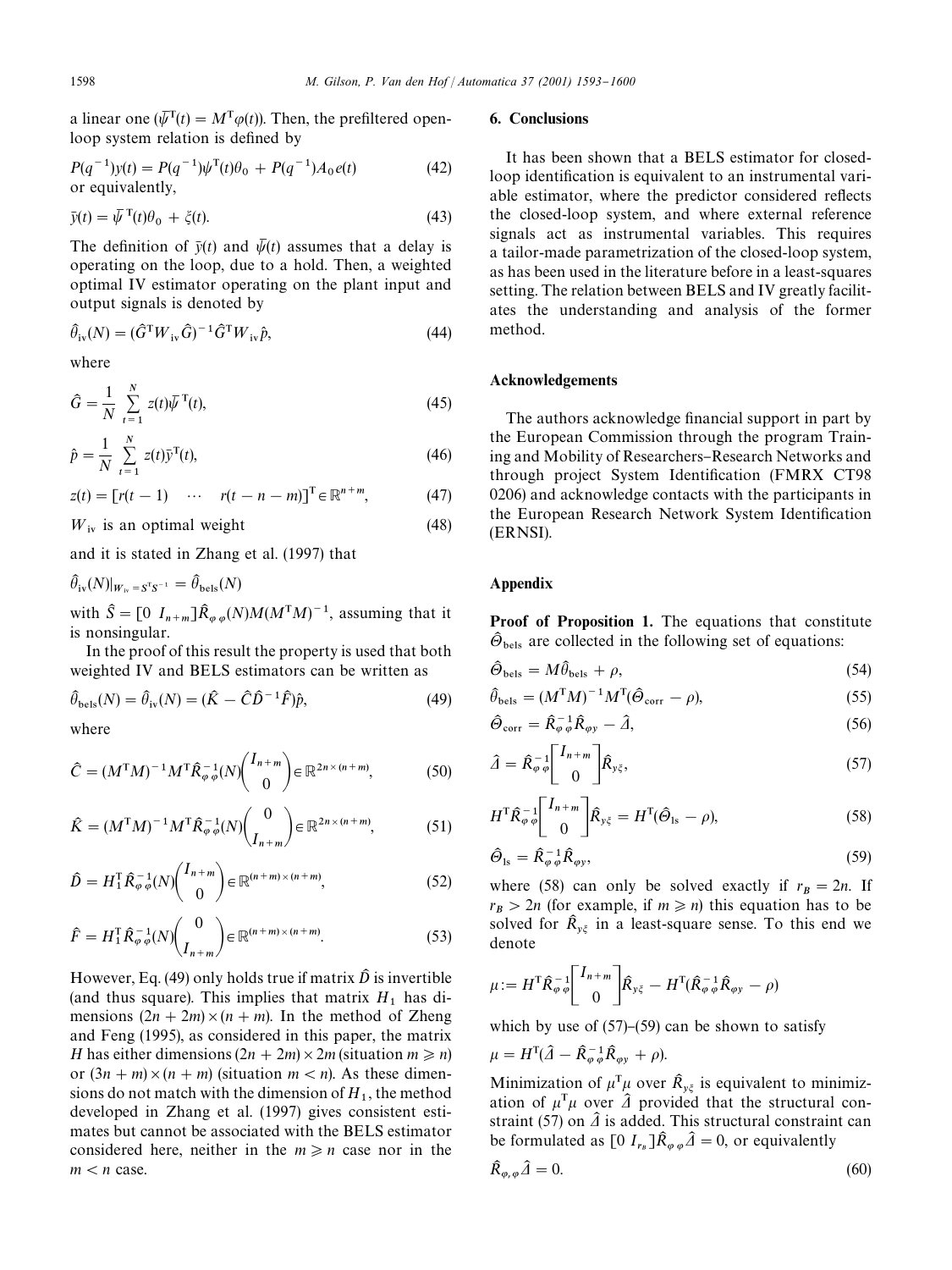$\mid$ 

Minimizing  $\mu^T \mu$  under constraint (60) is achieved by solving the corresponding Lagrangian equation leading to

$$
\begin{pmatrix} HH^{\mathrm{T}} & \hat{\mathcal{R}}_{\varphi,\varphi}^{\mathrm{T}} \\ \hat{\mathcal{R}}_{\varphi,\varphi} & 0 \end{pmatrix} \begin{pmatrix} \hat{\mathcal{A}} \\ \lambda \end{pmatrix} = \begin{pmatrix} HH^{\mathrm{T}}(\hat{\mathcal{R}}_{\varphi\varphi}^{-1}\hat{\mathcal{R}}_{\varphi y} - \rho) \\ 0 \end{pmatrix}, \tag{61}
$$

where  $\lambda \in \mathbb{R}^{r_B}$  is the Lagrange multiplier.

The left matrix is square with dimensions  $(2r_B + m + n) \times (2r_B + m + n)$ . However in its current form it cannot be simply inverted. Therefore, Eq. (61) is directly combined with the remaining Eqs.  $(54)$ – $(56)$  of the general solution for  $\widehat{\Theta}_{\text{bels}}$ . Premultiplication of (54) with the nonsingular matrix  $[M H]$ <sup>T</sup> then leads to

$$
\begin{pmatrix}\nM^{\mathrm{T}} & M^{\mathrm{T}} & 0 \\
H^{\mathrm{T}} & 0 & 0 \\
0 & H H^{\mathrm{T}} & \hat{\mathbf{R}}_{\varphi,\varphi}^{\mathrm{T}} \\
0 & \hat{\mathbf{R}}_{\varphi,\varphi} & 0\n\end{pmatrix}\n\begin{pmatrix}\n\hat{\Theta}_{\mathrm{bels}} \\
\hat{\mathbf{\Lambda}} \\
\hat{\mathbf{\Lambda}}\n\end{pmatrix} = \begin{pmatrix}\nM^{\mathrm{T}} \hat{\mathbf{R}}_{\varphi,\varphi}^{-1} \hat{\mathbf{R}}_{\varphi y} \\
H^{\mathrm{T}} \hat{\mathbf{\Lambda}}_{\varphi} \hat{\mathbf{\Lambda}}_{\varphi y} \\
H^{\mathrm{T}} (\hat{\mathbf{R}}_{\varphi,\varphi}^{-1} \hat{\mathbf{R}}_{\varphi y} - \rho) \\
0\n\end{pmatrix}.
$$
\n(62)

Premultiplying the third block row with the nonsingular matrix  $[M \ H]^T$ , and using  $H^T M = 0$  and  $H^T H = I$ , the set of equations becomes

$$
\begin{pmatrix}\nM^{\mathrm{T}} & M^{\mathrm{T}} & 0 \\
H^{\mathrm{T}} & 0 & 0 \\
0 & H^{\mathrm{T}} & H^{\mathrm{T}} \hat{\mathbf{R}}_{\varphi,\varphi}^{\mathrm{T}} \\
0 & 0 & M^{\mathrm{T}} \hat{\mathbf{R}}_{\varphi,\varphi}^{\mathrm{T}} \\
0 & \hat{\mathbf{R}}_{\varphi,\varphi} & 0\n\end{pmatrix} \begin{pmatrix} \hat{\Theta}_{\mathrm{bels}} \\ \hat{\mathbf{\Lambda}} \\ \hat{\mathbf{\Lambda}} \end{pmatrix} =
$$
\n
$$
= \begin{pmatrix}\nM^{\mathrm{T}} \hat{\mathbf{R}}_{\varphi}^{-1} \hat{\mathbf{R}}_{\varphi \varphi} \\
H^{\mathrm{T}} \rho \\
H^{\mathrm{T}} (\hat{\mathbf{R}}_{\varphi}^{-1} \hat{\mathbf{R}}_{\varphi \varphi} - \rho) \\
0 \\
0\n\end{pmatrix}.
$$
\n(63)

Combining the first and third block row shows that

$$
\begin{aligned}\n\binom{M^{\mathrm{T}}}{0} \hat{\Theta}_{\text{bels}} + \binom{M^{\mathrm{T}}}{H^{\mathrm{T}}} \hat{A} + \binom{0}{H^{\mathrm{T}} \hat{R}_{\varphi,\varphi}^{\mathrm{T}}} \lambda &= \\
&= \binom{M^{\mathrm{T}}}{H^{\mathrm{T}}} \hat{R}_{\varphi\varphi}^{-1} \hat{R}_{\varphi y} - \binom{0}{H^{\mathrm{T}}} \rho,\n\end{aligned} \tag{64}
$$

which can be used to solve for  $\hat{\lambda}$ . Using the fact that  $[M H]$ <sup>T</sup> is invertible, and exploiting the relations  $H^{\text{T}} \rho = H^{\text{T}} \hat{\Theta}_{\text{bels}}$  and  $\hat{R}_{\varphi,\varphi} = [0 \, I_{r_B}] \hat{R}_{\varphi,\varphi}$ , Eq. (64) is used

to remove the  $\hat{\Lambda}$ -dependent term in the last block row of (63), leading to

$$
\hat{R}_{\varphi,\varphi}\hat{\Theta}_{\text{bels}} + \hat{R}_{\varphi,\varphi} \binom{M^{\text{T}}}{H^{\text{T}}}^{-1} \binom{0}{H^{\text{T}}} \hat{R}_{\varphi,\varphi}^{\text{T}} \lambda = \hat{R}_{\varphi,\text{y}}.
$$
 (65)

Substituting  $M^{\text{T}} \hat{R}^{\text{T}}_{\varphi,\varphi} \lambda = 0$ , (65) simplifies to

$$
\hat{R}_{\varphi,\varphi}\hat{\Theta}_{\text{bels}} + \hat{R}_{\varphi,\varphi}\hat{R}_{\varphi,\varphi}^{T}\lambda = \hat{R}_{\varphi,\mathbf{y}}.\tag{66}
$$

As a result the set of equations (63) is equivalent to

$$
\begin{pmatrix}\nM^{\mathrm{T}} \\
0\n\end{pmatrix}\n\begin{pmatrix}\nM^{\mathrm{T}} \\
H^{\mathrm{T}}\n\end{pmatrix}\n\begin{pmatrix}\n0 \\
H^{\mathrm{T}}\hat{R}_{\varphi,\varphi}^{\mathrm{T}}\n\end{pmatrix}
$$
\n
$$
\hat{R}_{\varphi,\varphi} \qquad 0 \qquad \hat{R}_{\varphi,\varphi} \hat{R}_{\varphi,\varphi}^{\mathrm{T}}\n\begin{pmatrix}\n\hat{\varphi}_{\text{bels}} \\
\hat{\varphi}_{\lambda}\n\end{pmatrix} =
$$
\n
$$
0 \qquad 0 \qquad M^{\mathrm{T}}\hat{R}_{\varphi,\varphi}^{\mathrm{T}}\n\begin{pmatrix}\nM^{\mathrm{T}} \\
H^{\mathrm{T}}\n\end{pmatrix}\hat{R}_{\varphi\varphi}^{\mathrm{T}}\hat{R}_{\varphi\varphi} - \left(\frac{0}{H^{\mathrm{T}}}\right)\rho\n\begin{pmatrix}\nH^{\mathrm{T}}\rho \\
H^{\mathrm{T}}\rho\n\end{pmatrix}
$$
\n
$$
= \begin{pmatrix}\nM^{\mathrm{T}} \\
H^{\mathrm{T}}\rho \\
\hat{R}_{\varphi,\mathrm{y}} \\
0\n\end{pmatrix} . \qquad (67)
$$

The  $(n + m + 2r_B)$  unknowns  $(\hat{\Theta}_{\text{bels}} \in \mathbb{R}^{n+m+r_B}$  and  $\lambda \in \mathbb{R}^{r_B}$ ) are uniquely determined by the three last block rows  $(n + m + 2r_B)$  equations) of the previous system. This comes down to

$$
H^{\mathrm{T}}\hat{\Theta}_{\mathrm{bels}} = H^{\mathrm{T}}\rho,\tag{68}
$$

$$
\hat{R}_{\varphi,\varphi}\hat{\Theta}_{\text{bels}} + \hat{R}_{\varphi,\varphi}\hat{R}_{\varphi,\varphi}^{\text{T}}\lambda = \hat{R}_{\varphi,\mathbf{y}},\tag{69}
$$

$$
M^{\mathrm{T}}\hat{R}_{\varphi,\varphi}^{\mathrm{T}}\lambda=0.\tag{70}
$$

Eq. (69) is used to determine  $\lambda$ 

$$
\lambda = (\hat{R}_{\varphi,\varphi} \hat{R}_{\varphi,\varphi}^{T})^{-1} (\hat{R}_{\varphi,\,y} - \hat{R}_{\varphi,\,\varphi} \hat{\Theta}_{\text{bels}}).
$$

Then, substituting  $\lambda$  by its expression in Eq. (70) yields

$$
M^{\mathsf{T}}\hat{R}_{\varphi,\varphi}^{\mathsf{T}}(\hat{R}_{\varphi,\varphi}\hat{R}_{\varphi,\varphi}^{\mathsf{T}})^{-1}(\hat{R}_{\varphi,\nu}-\hat{R}_{\varphi,\varphi}\hat{\Theta}_{\text{bels}})=0.
$$

By substituting  $\hat{\Theta}_{\text{bels}} = M \hat{\theta}_{\text{bels}} + \rho$  and .<br>.

$$
y(t) = \varphi^{\mathrm{T}}[M\hat{\theta}_{\text{bels}} + \rho] + \varepsilon(t, \hat{\theta}_{\text{bels}})
$$

it follows that

$$
M^{\rm T}\hat{R}_{\varphi_{r}\varphi}^{\rm T}(\hat{R}_{\varphi_{r}\varphi}\hat{R}_{\varphi_{r}\varphi}^{\rm T})^{-1}\hat{R}_{\varphi_{r}\epsilon(t,\hat{\theta}_{\rm bels})}=0
$$

or, equivalently

$$
\widehat{R}_{F\varphi_r\epsilon(t,\widehat{\theta}_{\text{bels}})}=0.
$$

This proves the result for  $m \ge n$ , corresponding to  $r_B = n + m$ .

In the situation  $m \le n$ , corresponding to  $r_B = 2n$ , the matrix *F* is square and invertible under persistency of